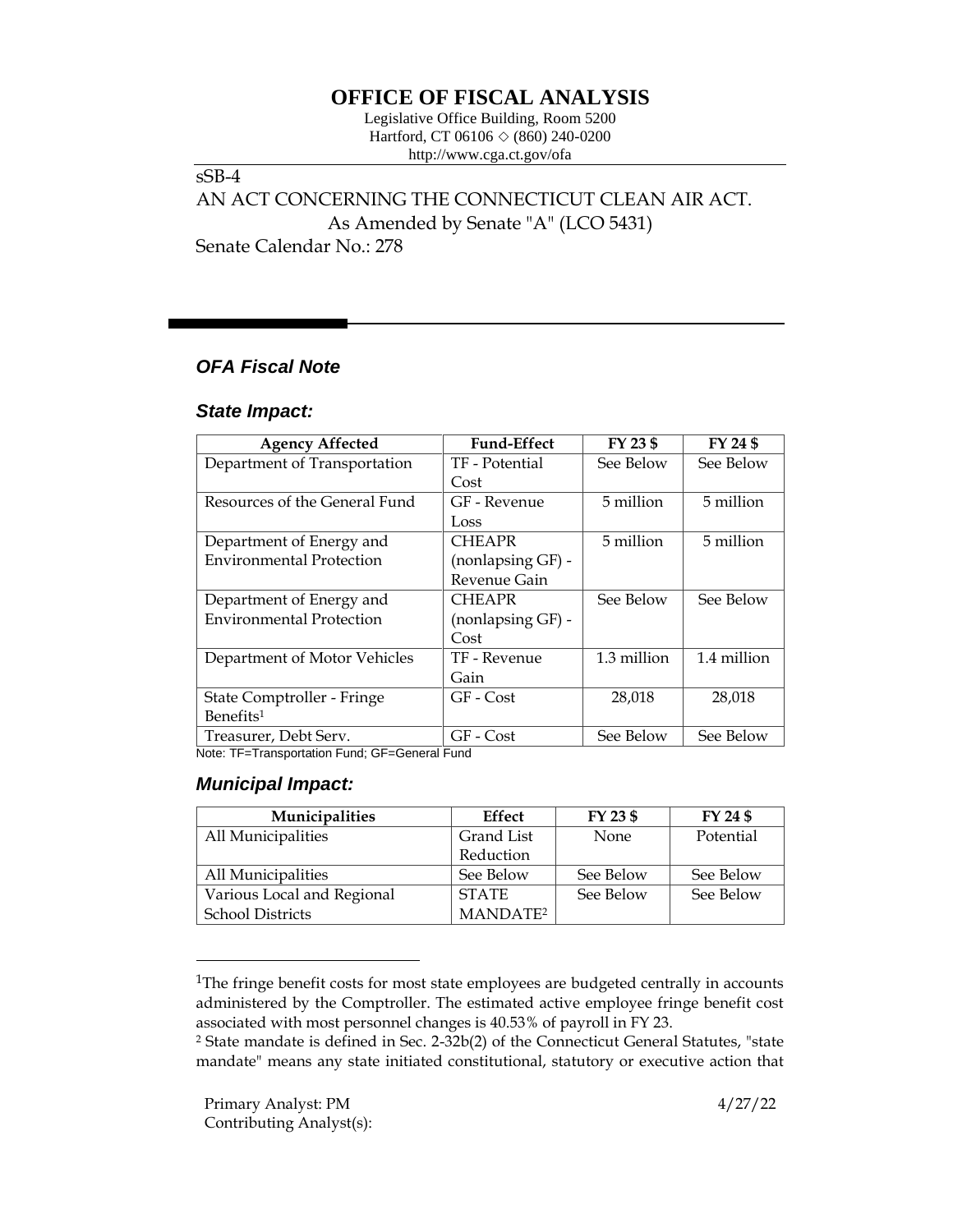| <b>D</b><br>- Kevenue      |  |
|----------------------------|--|
| $\sqrt{ }$<br>Gain<br>Cost |  |

#### *Explanation*

**Section 1** accelerates various targets, from 2030 to 2026, regarding the percentage of the state fleet that must have zero emissions. This provision is not expected to have a fiscal impact because it is anticipated that the Department of Administrative Services (DAS) would not make fleet purchases if there were significant market barriers or if they were otherwise not cost effective. If DAS does not meet these requirements, the agency must submit a report to various legislative committees explaining why and proposing an alternative schedule.

This section also prohibits the Department of Transportation (DOT) from purchasing or leasing any diesel-fueled transit buses beginning in 2024. This provision may increase capital costs over the next several years, covered in part by federal funds, but only to the extent that it requires DOT to accelerate its transit fleet conversion beyond what it would have otherwise done; DOT's current policy and plans align with this section's requirements.

**Section 5** requires new construction of state facilities, beginning on and after January 1, 2023, costing over \$100,000 to have at least 20% of parking spaces for cars or light duty trucks be installed with level II electric vehicle (EV) charging stations. This is expected to increase construction costs of relevant projects and represents a potential cost to the state. Specific costs for required projects, including the marginal increase from the charging station requirement, can only be determined as project expenses are incurred. The overall fiscal impact of future projects requiring legislative approval would be shown at the time such projects

**Section 6** exempts electric school buses, and certain EV charging

requires a local government to establish, expand or modify its activities in such a way as to necessitate additional expenditures from local revenues.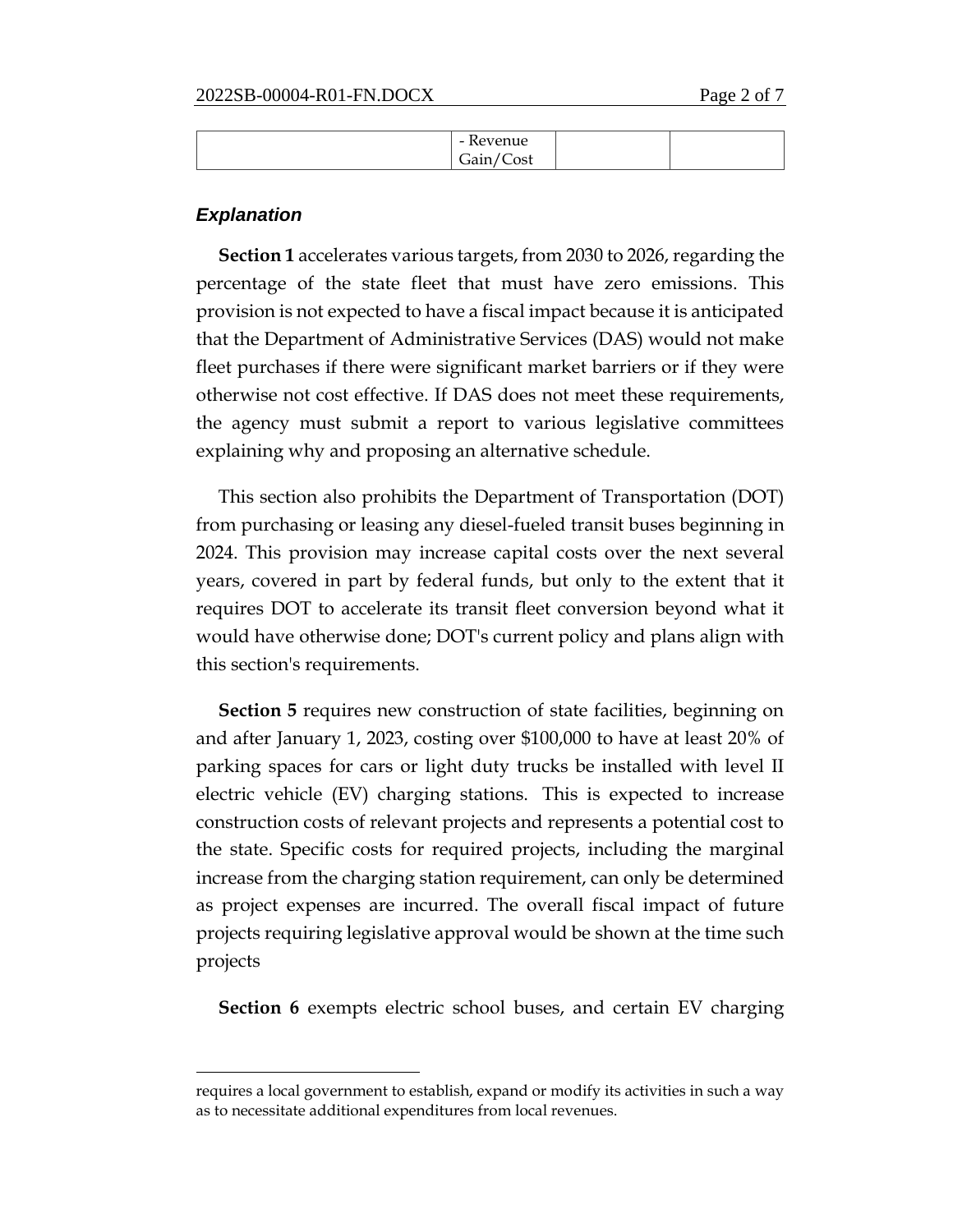stations from property taxes.

School buses are owned by private companies and are taxable. It is not known if any private school bus companies currently use electric buses. To the extent that they do, the cost of paying property taxes on those buses is presumably factored in their contracts with municipalities. Exempting these buses would result in a grand list reduction in municipalities where they are registered but could also reduce the cost of municipal contracts. At the average statewide mill rate, the property taxes on a single electric school bus could range from \$6,500 to \$11,000. Exempting electric charter buses from property taxes has no fiscal impact, because such buses are already exempt.

Exempting EV charging similarly results in a grand list reduction in the municipalities where the equipment is located. Any grand list reduction results in a revenue loss, given a constant mill rate.

**Sections 7 & 10** of the bill alter and expand the Connecticut Hydrogen and Electric Automobile Purchase Rebate (CHEAPR) program. The bill increases program funding by transferring the entire greenhouse gas (GHG) vehicle registration fee to the CHEAPR account, resulting in General Fund (GF) revenue loss of approximately \$5 million annually and an equal revenue gain to the CHEAPR account. The GHG fee generates approximately \$8 million annually, but under current law only the first \$3 million goes to CHEAPR, with the remainder going to the GF. Further, the bill extends eligibility to municipalities, resulting in potential savings to the extent they receive these incentives. Costs to the CHEAPR program will be dependent on the number of rebates issued.

**Section 8** eliminates the registration discount for EVs, bringing the fee from \$57 to \$120 for a three-year period, the same as for regular registrations. This results in an estimated revenue gain of \$1.3 million in FY 23 and \$1.4 million in FY 24.<sup>3</sup>

<sup>&</sup>lt;sup>3</sup> According to the DMV, there were 21,382 EVs registered in the state as of January 1, 2022. For FY 23 and FY 24, this estimate assumes EV purchases in the state (used here as a proxy for new registrations) follow the growth reflected in the Energy Information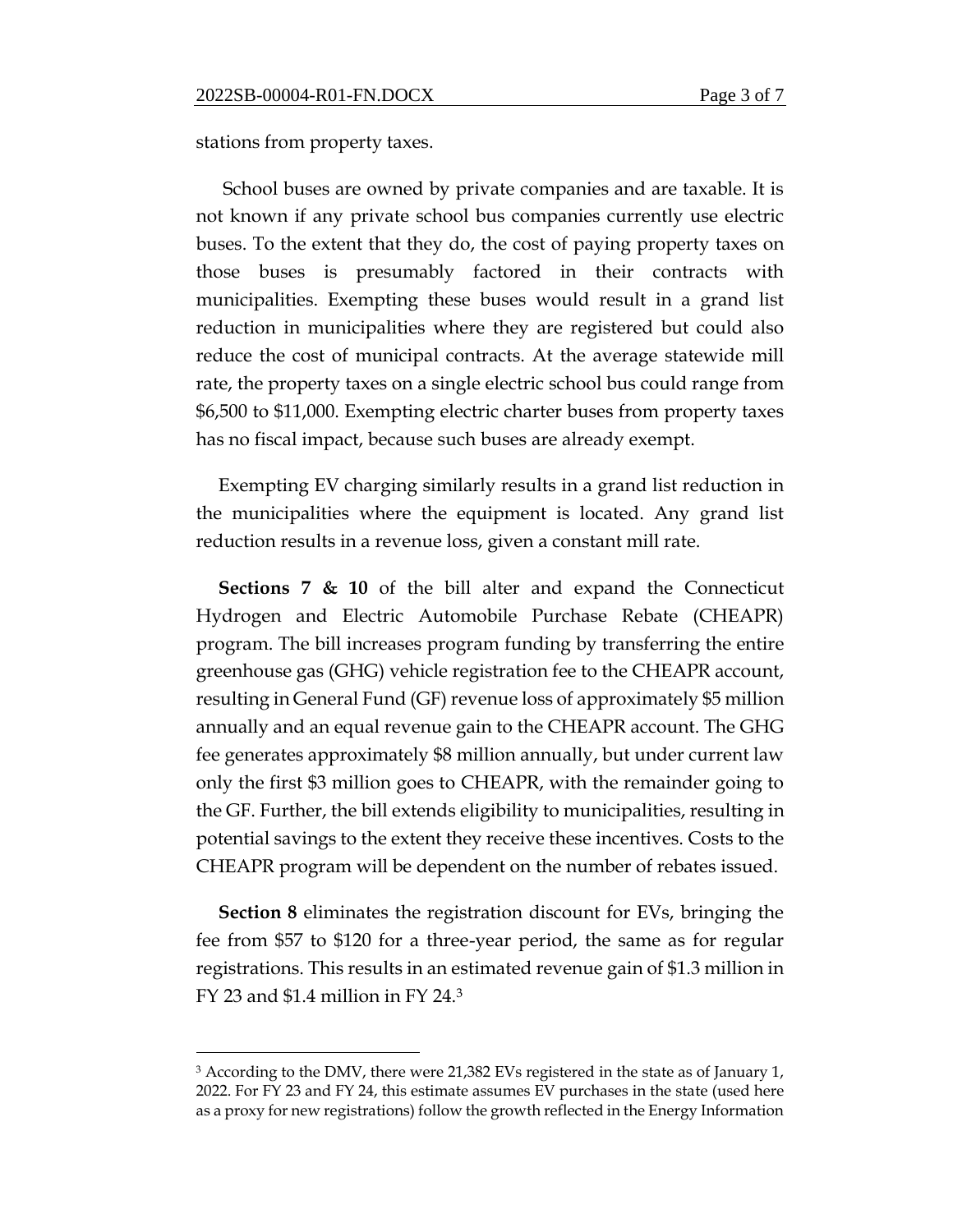**Sections 9** requires the Office of Policy and Management (OPM) to report annually to various legislative committees on both (1) the amount of total Clean Air Act fee revenue received for the preceding fiscal year and (2) all state funding expended on clean air-related purposes for the preceding fiscal year, as described in the bill. This section does not have a fiscal impact.

**Section 11** requires DOT to establish a traffic signal matching grant program for municipalities; however, the bill does not provide a funding source or amount for the program. To the extent that funds are made available for the program, there would be a potential cost to the state and a potential revenue gain and potential cost to grant recipients. sSB 12, the revised FY 23 bond bill, as favorably reported by the Finance, Revenue and Bonding Committee, authorized \$75 million for this purpose.

**Section 12** allows local and regional boards of education to enter into school transportation contracts for up to 10 years, rather than five under current law, if the contract includes at least one school bus that is zeroemission. It is anticipated that a local and regional school district would only enter into a 10-year contract, rather than a five-year contract, if they could achieve savings. The savings incurred by districts would depend on the terms of the contract.

**Section 13** sets requirements and benchmarks for school bus electrification beginning in 2030. To the extent that the costs of these requirements exceed available state bond and federal funds, local and regional school districts will incur a cost. It is anticipated that these costs could be significant and would depend on the number of buses in a district that are not zero-emission or alternative fueled, and the amount of bond funds and federal funds the district received.

This section also requires the Department of Energy and

Administration's 2021 Annual Energy Outlook reference case regional forecast for New England. Specifically, it follows the growth rate for all 100-mile, 200-mile, and 300-mile electric cars and light trucks.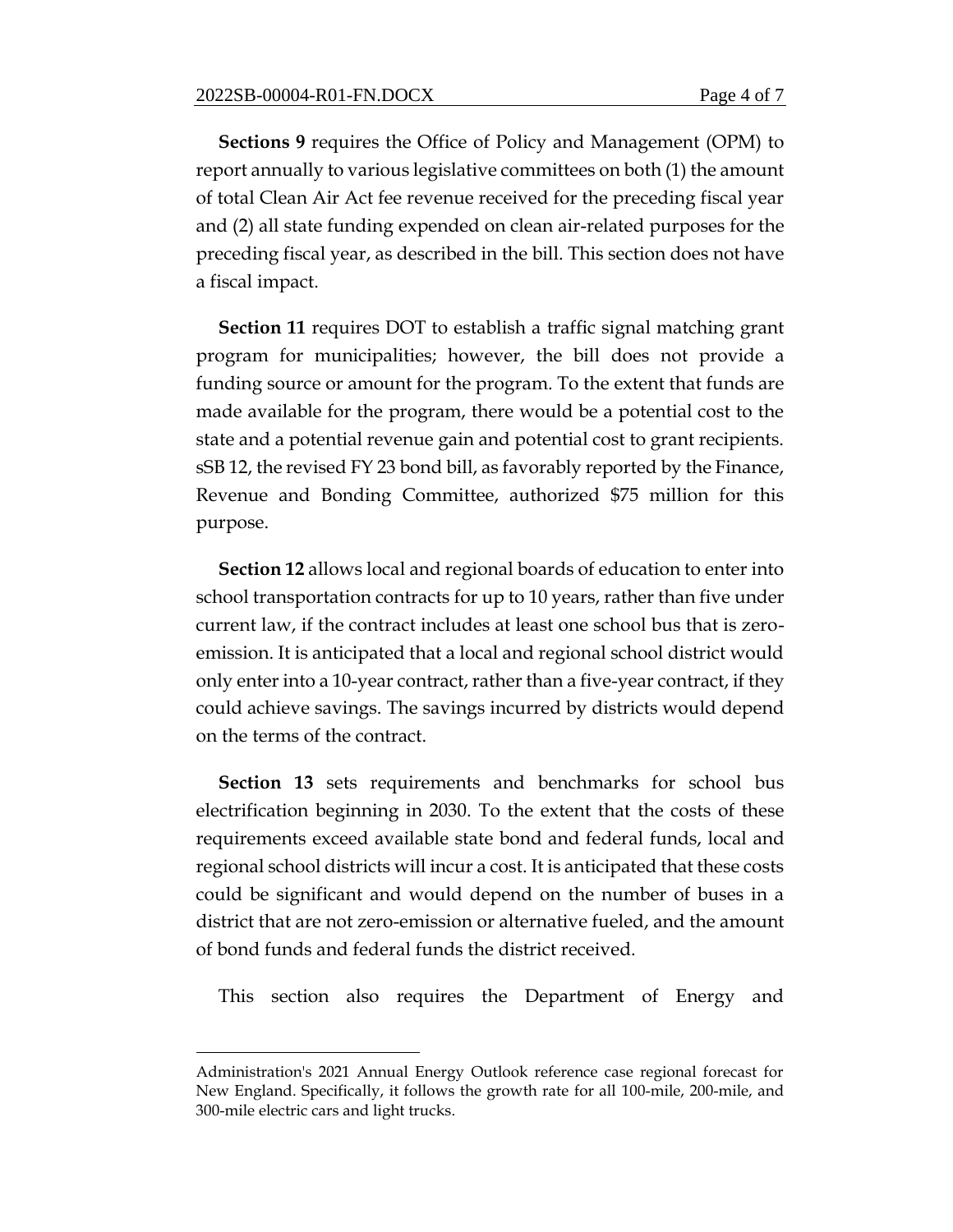Environmental Protection (DEEP) to establish a grant program to provide matching funds for municipalities, school districts, and school bus operators when submitting federal grant applications for zeroemission buses and EV charging infrastructure. However, the bill does not provide a funding source or amount for the program. To the extent that funds are made available for the program, there would be a potential cost to the state and a potential revenue gain and potential cost to grant recipients. sSB 12, the revised FY 23 bond bill, as favorably reported by the Finance, Revenue and Bonding Committee, authorized \$20 million for this purpose.

It is further expected that this section will result in a cost of \$97,146, including fringe, in each of FY 23 and FY 24 for DEEP to hire an Environmental Analyst 3 to administer the program. In accordance with section 7 of the bill, the salary is expected be funded through the CHEAPR account, with the fringe costs funded through the Comptroller.

**Section 14** allows DEEP to establish a voucher program for the deployment of certain zero emission vehicles after January 1, 2023. Section 7 of the bill authorizes DEEP to expend CHEAPR account funds for this program.

**Section 15** authorizes DEEP to adopt regulations implementing California's medium- and heavy-duty motor vehicle standards and has no fiscal impact because DEEP has the necessary expertise to adopt these regulations.

**Section 17** requires EV charging stations be included in new school construction projects submitting applications on or after July 1, 2023. The section is likely to increase overall costs of new construction projects to be considered in the future, with marginal changes to project costs and state reimbursements no earlier than FY 25.

To the extent these changes increase the total cost of future projects, the increased cost would be shared between municipalities and the state at the appropriate reimbursement ratio. Specific costs for eligible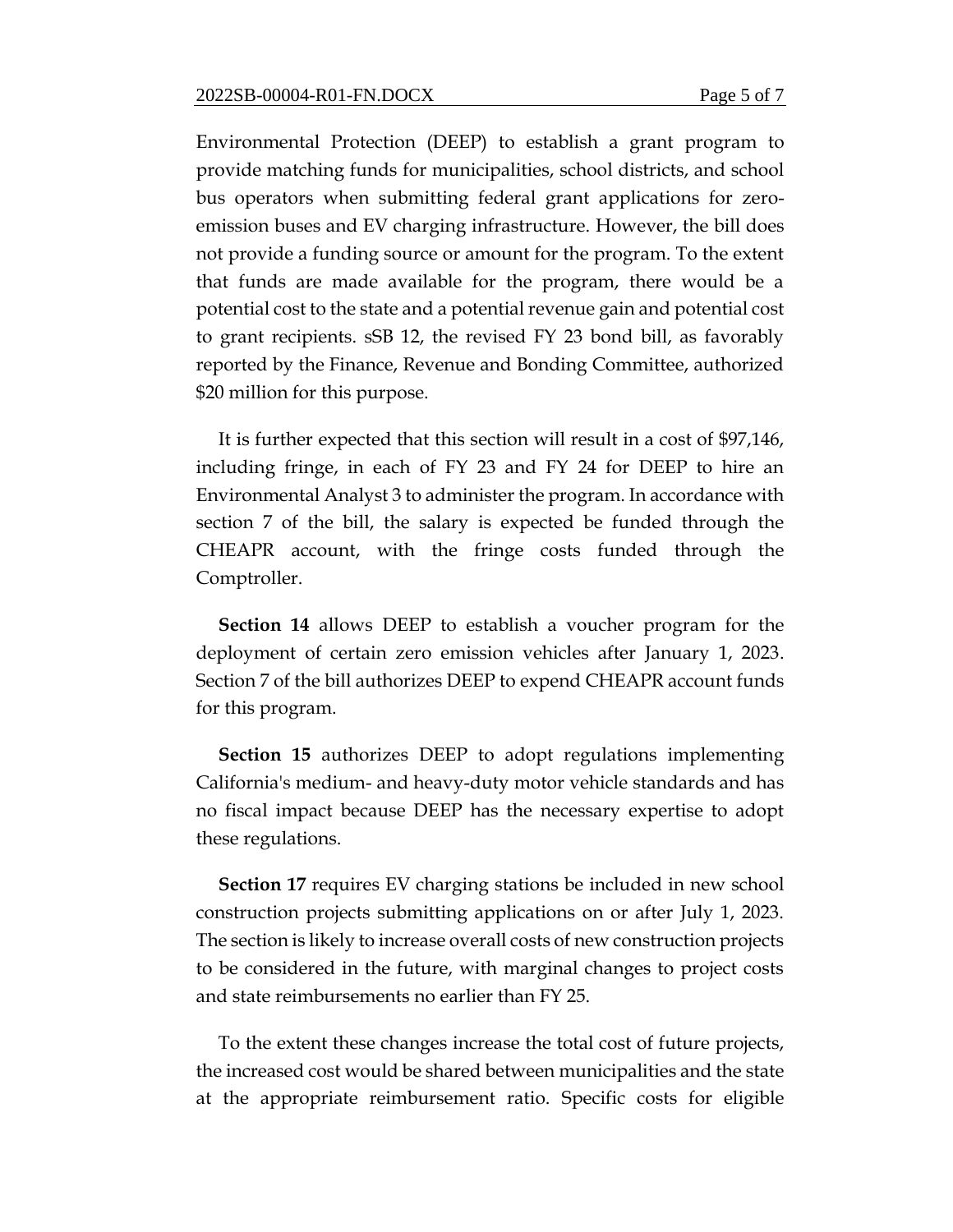projects, including the marginal increase from the charging station requirement, can only be determined as project expenses are incurred by municipalities or the state and state reimbursements are sought and offered. The fiscal impact of future projects requiring legislative approval would be shown at the time such projects are considered.

The school construction program is funded using General Obligation (GO) bonds. After FY 24, future GF debt service costs may be incurred sooner under the bill to the degree that it causes previously authorized GO bond funds to be expended or to be expended more rapidly than they otherwise would have been.

As of April 1, 2022, the unallocated bond balance available under the school construction authorization is \$636 million, with another \$550 million effective under current law to start FY 23. The bill does not change GO bond authorizations relevant to this section.

**Section 18** redirects Regional Greenhouse Gas Initiative (RGGI) auction proceeds allocated to the Connecticut Green Bank in excess of \$5.2 million to the CHEAPR account. As the Green Bank is allocated 23% of RGGI proceeds, this section is not anticipated to have a fiscal impact.

The other sections of the bill are technical, make conforming changes, or otherwise do not have a fiscal impact to the state of municipalities.

Senate "A" eliminates the original bill and its associated fiscal impact and results in the impact described above.

## *The Out Years*

The annualized ongoing fiscal impact identified above would continue into the future subject to inflation, the number of rebates, the number of EVs registered in the state, the terms of any bonds issued, and as otherwise described.